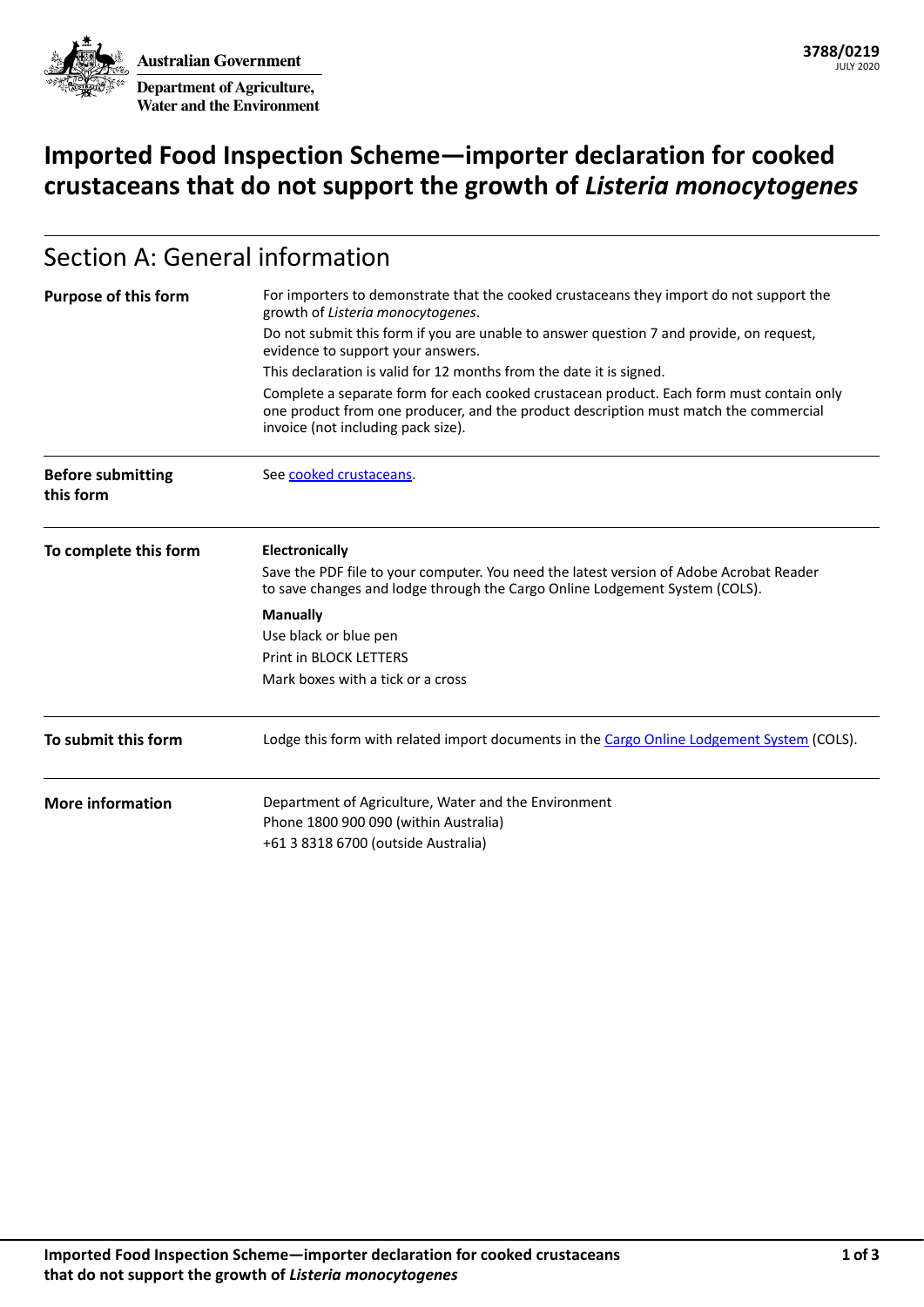### Section B: Importer

#### **1 Business name (legal entity name)**

**2 ICS importer code**

#### **3 Person authorised to sign this form**

| Given name(s)                  | Family name |
|--------------------------------|-------------|
|                                |             |
| Work phone (include area code) |             |
| Email                          |             |
|                                |             |

### Section C: Product details

Complete a separate form for each producer of each cooked crustacean product as it is described on the commercial invoice (not including pack size).

#### **4 Description of the cooked crustacean product as it is described on the commercial invoice**

#### **5 ICS producer code**

**6 Name of establishment where cooked crustaceans were produced**

**7 Indicate that you can provide, on request, information confirming that:**

#### **Select one answer**

|  | The cooked crustaceans have a pH less than 4.4 regardless of water activity.                                                                                                                    |
|--|-------------------------------------------------------------------------------------------------------------------------------------------------------------------------------------------------|
|  | The cooked crustaceans have a water activity less than 0.92 regardless of pH.                                                                                                                   |
|  | The cooked crustaceans have a pH less than 5.0 in combination with a water activity of less than 0.94.                                                                                          |
|  | The cooked crustaceans have a refrigerated shelf life no greater than 5 days (includes frozen cooked crustaceans<br>that have a refrigerated shelf life of no greater than 5 days once thawed). |
|  | The cooked crustaceans are frozen (stored and sold frozen to be thawed by the consumer immediately<br>before consumption).                                                                      |
|  | You can validate that the level of Listeria monocytogenes will not increase by greater than 0.5 log cfu/g over<br>the stated shelf life of the cooked crustaceans.                              |